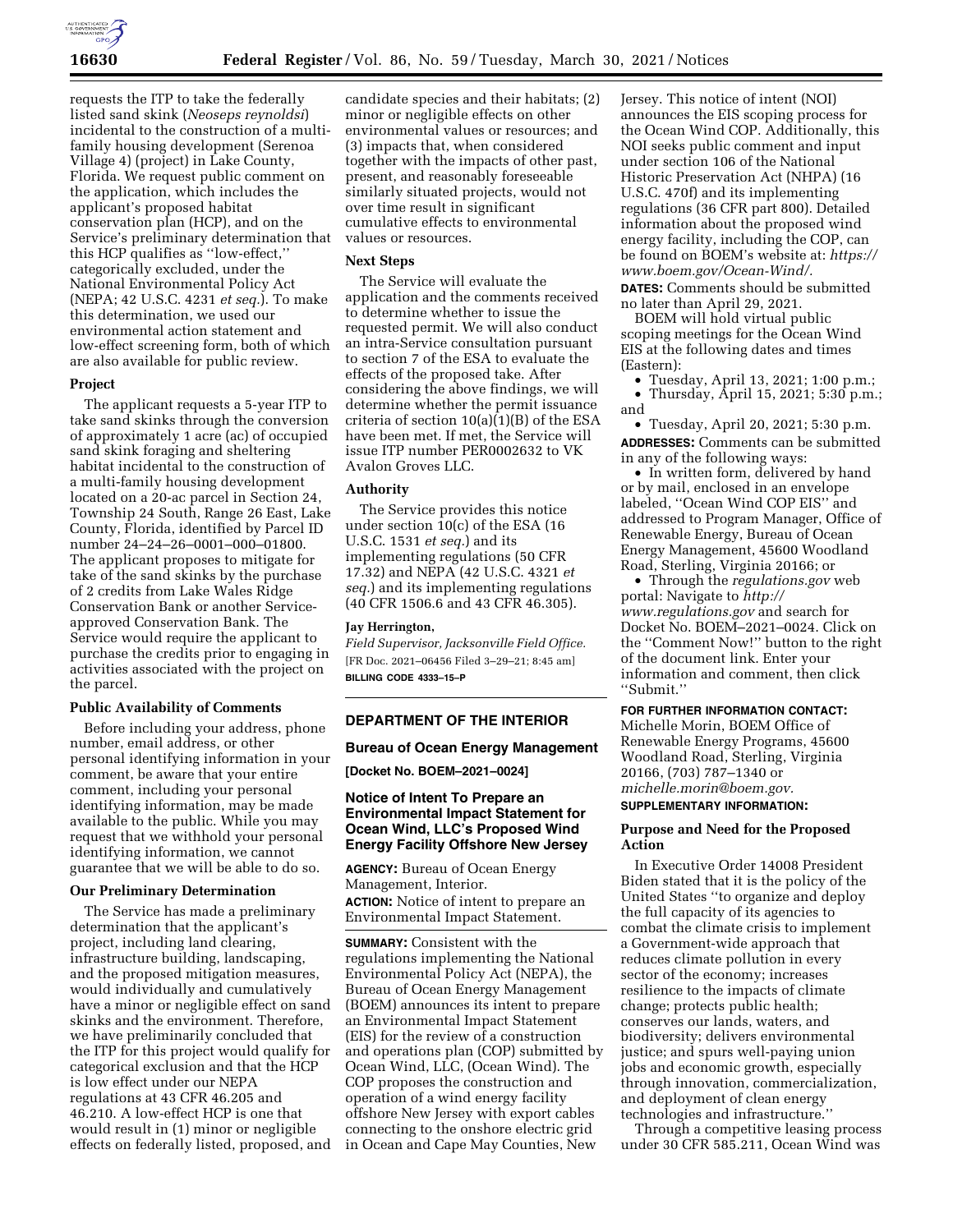awarded Commercial Lease OCS–A 0498 (the Lease Area) offshore New Jersey. Ocean Wind has the exclusive right to submit a COP for activities within the Lease Area, and it has submitted a COP to BOEM proposing the construction and installation, operations and maintenance, and conceptual decommissioning of an offshore wind energy facility in the Lease Area (the Project).

The goal of Ocean Wind is to develop a commercial-scale, offshore wind energy facility in the Lease Area with up to 98 wind turbine generators, interarray cables, up to three offshore substations, two onshore substations, and two transmission cables making landfall in Ocean County, NJ, and Cape May County, NJ. The Project would contribute to New Jersey's goal of 7.5 gigawatts (GW) of offshore wind energy generation by 2035 as outlined in New Jersey Governor's Executive Order No. 92, issued on November 19, 2019. Furthermore, Ocean Wind's goal to construct and operate a commercialscale offshore wind energy facility in the Lease Area is intended to fulfill the New Jersey's Board of Public Utilities (BPU) September 20, 2018, solicitation for 1,100 megawatts (MW) of offshore wind that was awarded to Ocean Wind, via the New Jersey BPU on June 21, 2019 (BPU Docket No. QO18121289).

Based on the goals of the applicant and BOEM's authority, the purpose of BOEM's action is to respond to Ocean Wind's COP proposal and determine whether to approve, approve with modifications, or disapprove Ocean Wind's COP to construct and install, operate and maintain, and decommission a commercial-scale offshore wind energy facility within the Lease Area (the Proposed Action). BOEM's action is needed to further the United States policy to make Outer Continental Shelf energy resources available for expeditious and orderly development, subject to environmental safeguards (43 U.S.C. 1332(3)), including consideration of natural resources, safety of navigation, and existing ocean uses.

In addition, the National Oceanic and Atmospheric Administration (NOAA) National Marine Fisheries Service (NMFS) anticipates receipt of one or more requests for authorization to take marine mammals incidental to activities related to the Project pursuant to the Marine Mammal Protection Act (MMPA). NMFS's issuance of an MMPA incidental take authorization is a major Federal action and, in relation to BOEM's action, is considered a connected action (40 CFR 1501.9(e)(1)). The purpose of the NMFS action—

which is a direct outcome of Ocean Wind's request for authorization to take marine mammals incidental to the Project (specifically pile driving)—is to evaluate the information in Ocean Wind's application pursuant to the MMPA and 50 CFR part 216 and to issue the requested incidental take authorizations, if appropriate. The need for the NMFS action is to consider the impacts of authorizing the requested take on marine mammals and their habitat. NMFS responsibilities under the MMPA (16 U.S.C. 1371(a)(5)(D)) and its implementing regulations establish and frame the need for NMFS action. NMFS intends to adopt this EIS to support its decision on any requested MMPA incidental take authorizations.

## **Preliminary Proposed Action and Alternatives**

The Proposed Action is the construction and operation of a wind energy facility as described in the COP submitted by Ocean Wind on Lease Area OCS–A 0498. In its COP, Ocean Wind is proposing the construction and operation of up to 98 wind turbine generators, up to three offshore substations, inter-array cables linking the individual turbines to the offshore substations, substation interconnector cables linking the substations to each other, and two offshore export cables that connect to onshore export cable systems and two onshore substations, providing connection to the existing electrical grid in New Jersey. Foundations of wind turbine generators would be monopiles. The wind turbine generators, offshore substations, array cables, and substation interconnector cables would be located on the Outer Continental Shelf (OCS) approximately 13 nautical miles (15 statute miles) southeast of Atlantic City. The offshore export cables would be buried below the seabed of both the OCS and New Jersey State waters. The onshore export cables, substations, and grid connections would be located in Ocean and Cape May Counties, New Jersey.

If any other reasonable alternatives are identified during the scoping period, BOEM will evaluate those alternatives in the draft EIS, which will also include a no action alternative. Under the no action alternative, BOEM would disapprove the COP, and Ocean Wind's wind energy facility described in the COP would not be built in the Lease Area.

Once BOEM completes the EIS and associated consultations, BOEM will decide whether to approve, approve with modification, or disapprove the Ocean Wind COP. If BOEM approves the COP and the Project is constructed, the lessee must submit a plan to decommission the facilities before the end of the lease term.

### **Summary of Expected Impacts**

The draft EIS will identify and describe the effects of the Proposed Action on the human environment that are reasonably foreseeable and have a reasonably close causal relationship to the Proposed Action. This includes such effects that occur at the same time and place as the Proposed Action or alternatives and such effects that are later in time or not at the same place. Expected impacts include, but are not limited to, impacts (both beneficial and adverse) to air quality, water quality, bats, benthic habitat, essential fish habitat, invertebrates, finfish, birds, marine mammals, terrestrial and coastal habitats and fauna, sea turtles, wetlands and other waters of the United States, commercial fisheries and for-hire recreational fishing, cultural resources, demographics, employment, economics, environmental justice, land use and coastal infrastructure, navigation and vessel traffic, other marine uses, recreation and tourism, and visual resources. The effects of these expected impacts will be analyzed in the draft and final EIS.

Based on a preliminary evaluation of these resources, BOEM expects impacts to sea turtles and marine mammals from underwater noise caused by construction as well as collision risks from vessel traffic. Structures installed by the Project could permanently change benthic habitat and other fish habitat. Commercial fisheries and forhire recreational fishing may be impacted. Infrastructure above the water may affect the visual character that defines historic properties as well as contributes to recreation and tourism. Project structures also would pose an allision and height hazard to vessels passing close by, and vessels would in turn pose a hazard to the structures. Additionally, the Project may adversely impact any future mineral extraction, military use, air traffic, land-based radar services, cables and pipelines, and scientific surveys. Beneficial impacts are also expected by facilitating achievement of state renewable energy goals, increased job opportunities, improving air quality, and reduced carbon emissions. The EIS will analyze measures that would avoid, minimize, or mitigate environmental effects.

The draft EIS is being prepared in compliance with the recently revised Council on Environmental Quality (CEQ) NEPA regulations (40 CFR parts 1500–1508) and DOI's existing regulations (43 CFR part 46). The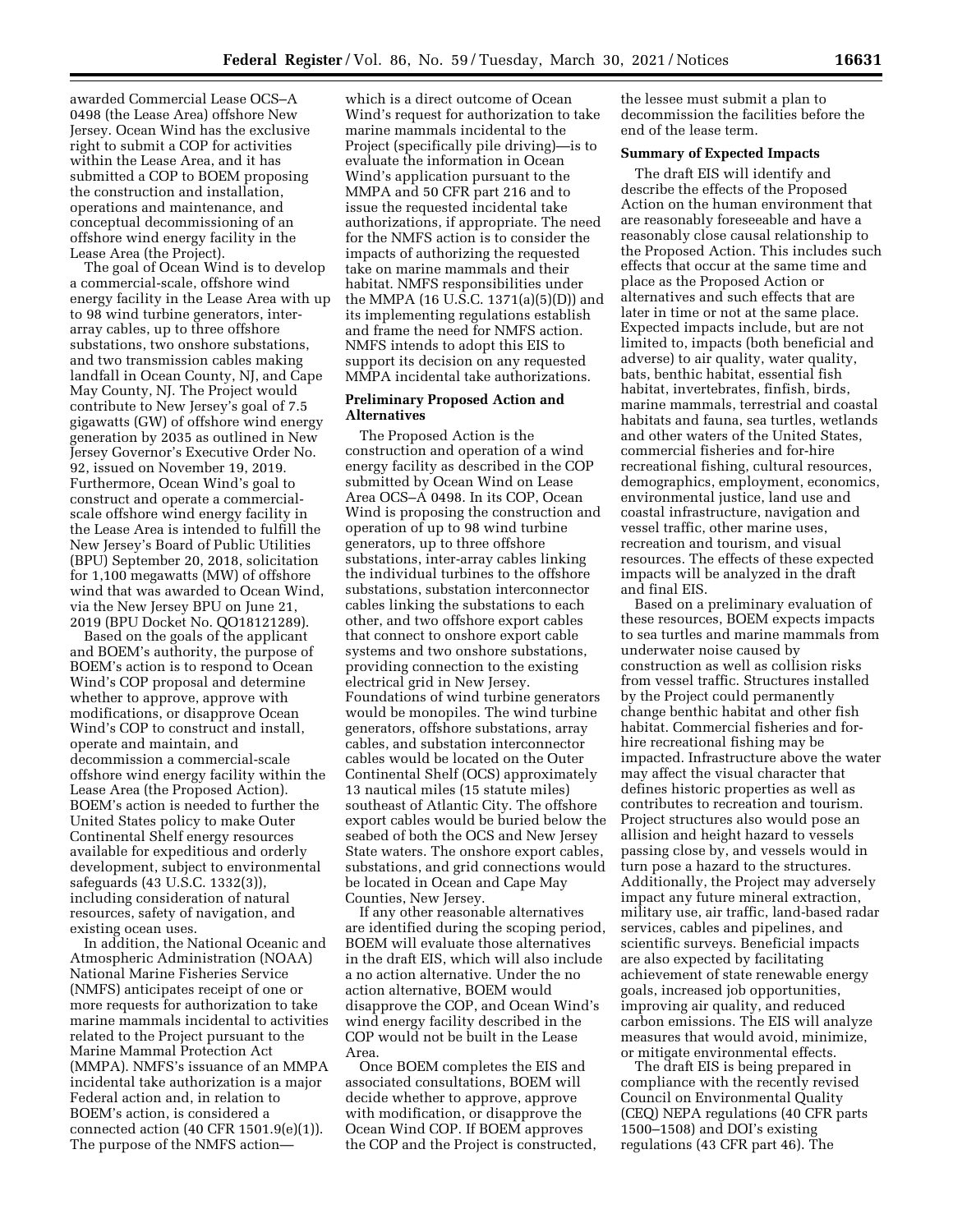revised CEQ NEPA regulations eliminate any explicit requirement to analyze cumulative impacts; however, the description of the affected environment in the EIS will include reasonably foreseeable environmental trends and planned actions other than the Project.

### **Anticipated Permits and Authorizations**

In addition to the requested COP approval, various other Federal, State, and local authorizations will be required for the Ocean Wind Project. These include authorizations under the Endangered Species Act, Magnuson-Stevens Fishery Conservation and Management Act, Marine Mammal Protection Act, Rivers and Harbors Act, Clean Water Act, Coastal Zone Management Act, and other laws and regulations determined to be applicable to the Project. BOEM will also conduct government-togovernment tribal consultations. For a full listing of regulatory requirements applicable to the Ocean Wind Project, please see the COP, volume I available at *[https://www.boem.gov/Ocean-Wind/.](https://www.boem.gov/Ocean-Wind/)* 

BOEM has chosen to utilize the NEPA substitution process to fulfill its obligations under NHPA. While BOEM's obligations under NHPA and NEPA are independent, the regulations implementing NHPA allow for the use of NEPA review to substitute for various aspects of NHPA's section 106 (16 U.S.C. 470f) review to improve efficiency, promote transparency and accountability, and support a broadened discussion of potential effects that a project may have on the human environment. As provided in 36 CFR 800.8(c), the NEPA process and documentation required for the preparation of an EIS and record of decision (ROD) can be used to fulfill a lead Federal agency's NHPA section 106 review obligations in lieu of the procedures set forth in 36 CFR 800.3 through 800.6. During preparation of the EIS, BOEM will ensure that the NEPA substitution process will meet its NHPA obligations in a manner that successfully utilizes this alternative process.

### **Schedule for the Decision-Making Process**

After the draft EIS is completed, BOEM will publish a notice of availability (NOA) and request public comments on the draft EIS. BOEM expects to issue the NOA in May 2022. After the public comment period ends, BOEM will review and respond to comments received and will develop the final EIS. BOEM expects to make the final EIS available to the public in

February 2023. A ROD will be completed no sooner than 30 days after the final EIS is released, in accordance with 40 CFR 1506.11.

*Scoping Process:* This NOI commences the public scoping process for identifying issues and potential alternatives for consideration in the Ocean Wind EIS. Throughout the scoping process, Federal agencies; State, tribal, and local governments; and the general public have the opportunity to help BOEM determine significant resources and issues, impact-producing factors, reasonable alternatives (*e.g.,*  size, geographic, seasonal, or other restrictions on construction and siting of facilities and activities), and potential mitigation measures to be analyzed in the EIS as well as provide additional information. In the interests of efficiency, completeness, and facilitating public involvement, BOEM will use the NEPA process to fulfill NHPA's public involvement requirements established in 36 CFR 800.2(d). BOEM will involve the public, local governments, Indian tribes, and Ocean Wind and will identify other consulting parties, including consideration of all written requests by individuals and organizations to participate as consulting parties. BOEM will hold virtual public scoping meetings for the Ocean Wind EIS at the following dates and times (Eastern):

• Tuesday, April 13, 2021; 1:00 p.m.; • Thursday, April 15, 2021; 5:30 p.m.; and

• Tuesday, April 20, 2021; 5:30 p.m. Registration for the virtual public meetings may be completed here: *[https://www.boem.gov/Ocean-Wind-](https://www.boem.gov/Ocean-Wind-Scoping-Virtual-Meetings)[Scoping-Virtual-Meetings](https://www.boem.gov/Ocean-Wind-Scoping-Virtual-Meetings)* or by calling (703) 787–1346.

*NEPA Cooperating Agencies:* BOEM invites other Federal agencies and State, tribal, and local governments to consider becoming cooperating agencies in the preparation of this EIS. CEQ NEPA regulations specify that qualified agencies and governments are those with ''jurisdiction by law or special expertise.'' Potential cooperating agencies should consider their authority and capacity to assume the responsibilities of a cooperating agency and should be aware that an agency's role in the environmental analysis neither enlarges nor diminishes the final decision-making authority of any other agency involved in the NEPA process.

Upon request, BOEM will provide potential cooperating agencies with a written summary of expectations for cooperating agencies, including time schedules, milestones, responsibilities, scope and detail of cooperating agencies' contributions, and availability

of pre-decisional information. BOEM anticipates this summary will form the basis for a memorandum of agreement between BOEM and any non-Interior Department cooperating agency. Agencies also should consider the factors for determining cooperating agency status in CEQ's memorandum entitled ''Cooperating Agencies in Implementing the Procedural Requirements of the National Environmental Policy Act'' of January 30, 2002. This document is available on the internet at: *[http://energy.gov/sites/](http://energy.gov/sites/prod/files/nepapub/nepa_documents//G-CEQ-CoopAgenciesImplem.pdf)  [prod/files/nepapub/nepa](http://energy.gov/sites/prod/files/nepapub/nepa_documents//G-CEQ-CoopAgenciesImplem.pdf)*\_*documents// G-CEQ-*[CoopAgenciesImplem.pdf](http://energy.gov/sites/prod/files/nepapub/nepa_documents//G-CEQ-CoopAgenciesImplem.pdf)*.*  BOEM, as the lead agency, will not provide financial assistance to cooperating agencies. Even if a governmental entity is not a cooperating agency, it will have opportunities to provide information and comments to BOEM during the public input stages of the NEPA process.

*NHPA Consulting Parties:* Certain individuals and organizations with a demonstrated interest in the Project may request to participate as NHPA consulting parties under 36 CFR 800.2(c)(5)) based on their legal or economic stake in historic properties affected by the Project. Additionally, the same provision allows those with concerns about the Project's effect on historic properties to request to be consulting parties. Before issuing this NOI, BOEM compiled a list of potential consulting parties and, in writing, invited these potential participants to become consulting parties. In order to become a consulting party, those invited must respond in writing, preferably by the requested response date. Interested individuals or organizations that did not receive an invitation may request to be consulting parties by writing to the appropriate staff at ICF, which is supporting BOEM in its administration of this review. ICF's contact for this Project is January Tavel at *[OceanWindSection106@icf.com](mailto:OceanWindSection106@icf.com)* or (415) 677–7107. BOEM will determine which interested parties should be consulting parties.

*Comments:* Federal agencies; tribal, State, and local governments; and other interested parties are requested to comment on the scope of this EIS, significant issues that should be addressed, and alternatives that should be considered. For information on how to submit comments, see the **ADDRESSES** section above.

BOEM does not consider anonymous comments. Please include your name and address as part of your comment. BOEM makes all comments, including the names, addresses, and other personally identifiable information